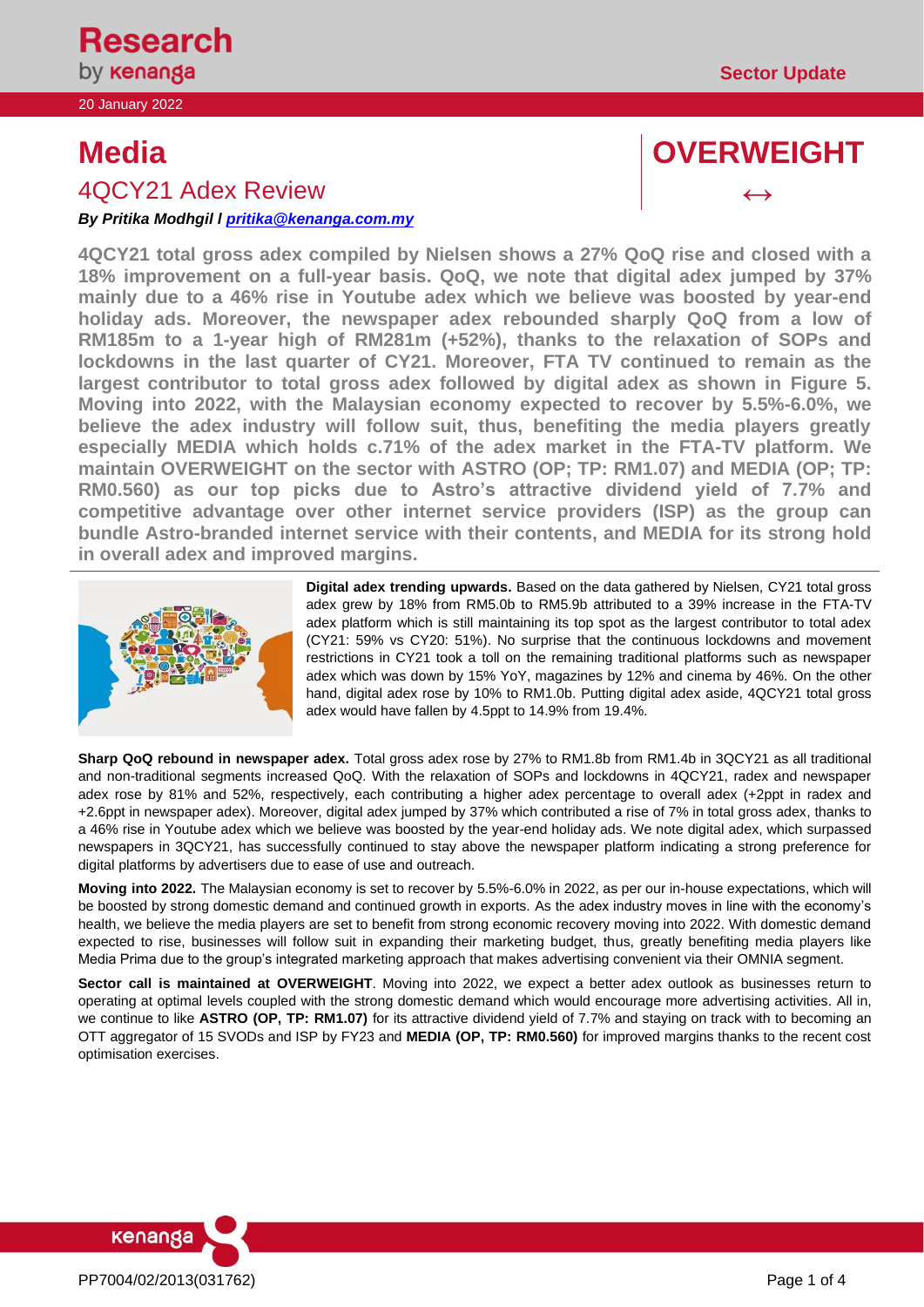#### 20 January 2022

#### **Appendix**

*Statistics in this report are correct at time of printing. Nielsen measures advertising spending based on published rate cards for traditional media. Digital ad spend is based on industry agreed "cost-per-mille" (CPM) rates.*

| Figure 1: Quarterly gross adex by medium |                |                |            | Figure 2: YTD adex change |            |                       |                 |                 |                   |  |  |
|------------------------------------------|----------------|----------------|------------|---------------------------|------------|-----------------------|-----------------|-----------------|-------------------|--|--|
| <b>Media Type</b>                        | 4Q21<br>(RM'm) | 4Q20<br>(RM'm) | YoY<br>Chg | 3Q21<br>(RM'm)            | QoQ<br>Chg | <b>Media Type</b>     | 12M21<br>(RM'm) | 12M20<br>(RM'm) | <b>YoY</b><br>Chg |  |  |
| <b>FTA</b>                               | 978.9          | 842.7          | 16.2%      | 874.9                     | 11.9%      | <b>FTA Television</b> | 3,503.2         | 2,528.6         | 38.5%             |  |  |
| <b>Television</b>                        |                |                |            |                           |            | Newspapers            | 919.2           | 1,085.2         | $-15.3%$          |  |  |
| Newspapers                               | 280.7          | 271.3          | 3.5%       | 185.1                     | 51.7%      | Magazines             | 25.4            | 28.9            | $-12.1%$          |  |  |
| Magazines                                | 8.3            | 6.6            | 25.0%      | 5.0                       | 65.3%      | Radio                 | 358.4           | 325.3           | 10.2%             |  |  |
| Radio                                    | 120.8          | 101.8          | 18.7%      | 66.9                      | 80.7%      | Cinema                | 29.2            | 54.5            | $-46.4%$          |  |  |
| Cinema                                   | 23.6           | 4.0            | 486.0%     |                           | N.A.       | In-Store Media        | 69.0            | 53.6            | 28.8%             |  |  |
| In-Store Media                           | 16.9           | 17.0           | $-0.2%$    | 13.7                      | 24.0%      | Digital <sup>*</sup>  | 1,026.4         | 932.9           | 10.0%             |  |  |
| Digital <sup>*</sup>                     | 332.1          | 231.6          | 43.4%      | 243.1                     | 36.6%      | <b>Total</b>          | 5,930.8         | 5,008.9         | 18.4%             |  |  |
| <b>Total</b>                             | 1.761.2        | 1,474.9        | 19.4%      | 1.388.6                   | 26.8%      | Total (ex-            |                 |                 |                   |  |  |
| Total (ex-<br>Digital)                   | 1,429.2        | 1,243.3        | 14.9%      | 1,145.5                   | 24.8%      | Digital)              | 4,904.4         | 4,076.0         | 20.3%             |  |  |

*Notes: \* Digital media does not account for adex from mobile in-app spend, social media, and search engines* 

*Source: Nielsen, Kenanga Research*

**Figure 3: Quarterly key newspaper languages gross adex Figure 4: YTD Key newspaper languages gross adex**

| Language     | 4Q21<br>(RM'm) | 4Q20<br>(RM'm) | YoY<br>Chg | 3Q21<br>(RM'm) | QoQ<br>Chg | Language     | <b>12M21</b><br>(RM'm) | 12M20<br>(RM'm) | YoY<br>Chg |
|--------------|----------------|----------------|------------|----------------|------------|--------------|------------------------|-----------------|------------|
| West Msia    |                |                |            |                |            | West Msia    |                        |                 |            |
| -BM          | 75.6           | 65.7           | 15.2%      | 42.9           | 76.4%      | -BM          | 216.5                  | 251.4           | $-13.9%$   |
| -Chinese     | 77.9           | 65.1           | 19.7%      | 44.0           | 77.1%      | -Chinese     | 237.3                  | 268.1           | $-11.5%$   |
| -English     | 111.4          | 107.0          | 4.1%       | 73.1           | 52.3%      | -English     | 350.6                  | 405.3           | $-13.5%$   |
| Others*      | 15.7           | 33.5           | $-53.0%$   | 25.0           | $-37.1%$   | Others*      | 114.8                  | 160.5           | $-28.5%$   |
| <b>Total</b> | 280.7          | 271.3          | 3.5%       | 185.1          | 51.7%      | <b>Total</b> | 919.2                  | 1,085.2         | $-15.3%$   |

*Notes:*

*\* Others includes East Malaysian and tamil language papers*

*Source: Nielsen, Kenanga Research*

#### **Figure 5: Quarterly gross adex (%)**



*Source: Nielsen, Kenanga Research*

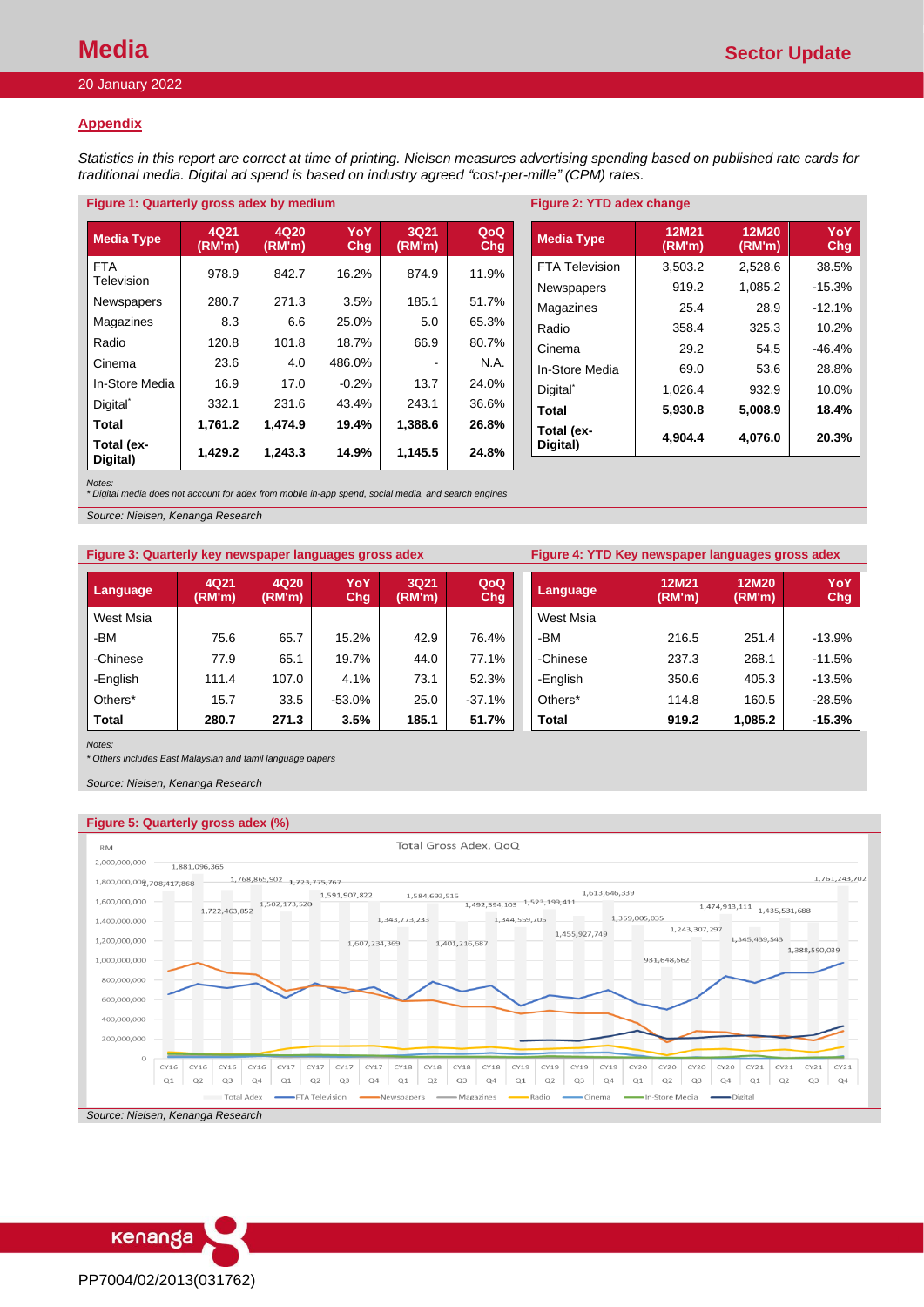20 January 2022

| <b>Peer Comparison - Media</b>      |                               |         |                  |                |                       |                  |                                |                  |                         |                 |                  |        |                  |                   |                 |                                           |           |
|-------------------------------------|-------------------------------|---------|------------------|----------------|-----------------------|------------------|--------------------------------|------------------|-------------------------|-----------------|------------------|--------|------------------|-------------------|-----------------|-------------------------------------------|-----------|
| <b>Name</b>                         | Last Price Market Cap Shariah |         |                  | <b>Current</b> | <b>Revenue Growth</b> |                  | <b>Core Earnings</b><br>Growth |                  | PER (x) - Core Earnings |                 |                  | PBV(x) |                  | <b>ROE</b><br>(%) | (%)             | <b>Net Div Yld</b><br><b>Target Price</b> |           |
|                                     | (RM)                          |         | (RM'm) Compliant | <b>CYE</b>     | $1-Yr.$<br>Fwd.       | $2-Yr$ .<br>Fwd. | $1-Yr$ .<br>Fwd.               | $2-Yr$ .<br>Fwd. | Hist.                   | 1-Yr. .<br>Fwd. | $2-Yr$ .<br>Fwd. | Hist.  | $1-Yr$ .<br>Fwd. | $1-Yr$ .<br>Fwd.  | $1-Yr.$<br>Fwd. | (RM)                                      | Rating    |
| <b>Stocks Under Coverage</b>        |                               |         |                  |                |                       |                  |                                |                  |                         |                 |                  |        |                  |                   |                 |                                           |           |
| ASTRO MALAYSIA HOLDINGS BHD         | 0.980                         | 5,110.2 | N                | 01/2022        | 1.6%                  | 9.7%             | $-7.7%$                        | 10.7%            | 9.6                     | 10.4            | 9.4              | 4.4    | 4.1              | 41.1%             | 7.7%            | 1.07                                      | OP        |
| <b>MEDIA CHINESE INTERNATIONAL</b>  | 0.160                         | 270.0   |                  | 03/2022        | 2.5%                  | 14.1%            | 92.3%                          | 300.0%           | N.A.                    | N.A.            | 122.7            | 0.4    | 0.4              | $-0.2%$           | 2.5%            | 0.175                                     | <b>MP</b> |
| <b>MEDIA PRIMA BHD</b>              | 0.425                         | 471.4   | N                | 12/2021        | 26.7%                 | 10.3%            | 861.7%                         | 45.3%            | N.A.                    | 13.2            | 9.1              | 0.8    | 0.8              | 6.1%              | 0.0%            | 0.560                                     | OP        |
| STAR MEDIA GROUP BHD                | 0.310                         | 224.7   |                  | 12/2021        | 3.3%                  | 5.2%             | 51.5%                          | 83.7%            | <b>N.A.</b>             | N.A.            | N.A.             | 0.3    | 0.3              | $-3.7%$           | 0.0%            | 0.285                                     | <b>UP</b> |
| <b>Simple Average</b>               |                               |         |                  |                | 8.5%                  | 9.8%             | 249.5%                         | 109.9%           | 9.6                     | 11.8            | 47.0             | 1.5    | 1.4              | 10.8%             | 2.5%            |                                           |           |
|                                     |                               |         |                  |                |                       |                  |                                |                  |                         |                 |                  |        |                  |                   |                 |                                           |           |
| Source: Bloomberg, Kenanga Research |                               |         |                  |                |                       |                  |                                |                  |                         |                 |                  |        |                  |                   |                 |                                           |           |

*This section is intentionally left blank*